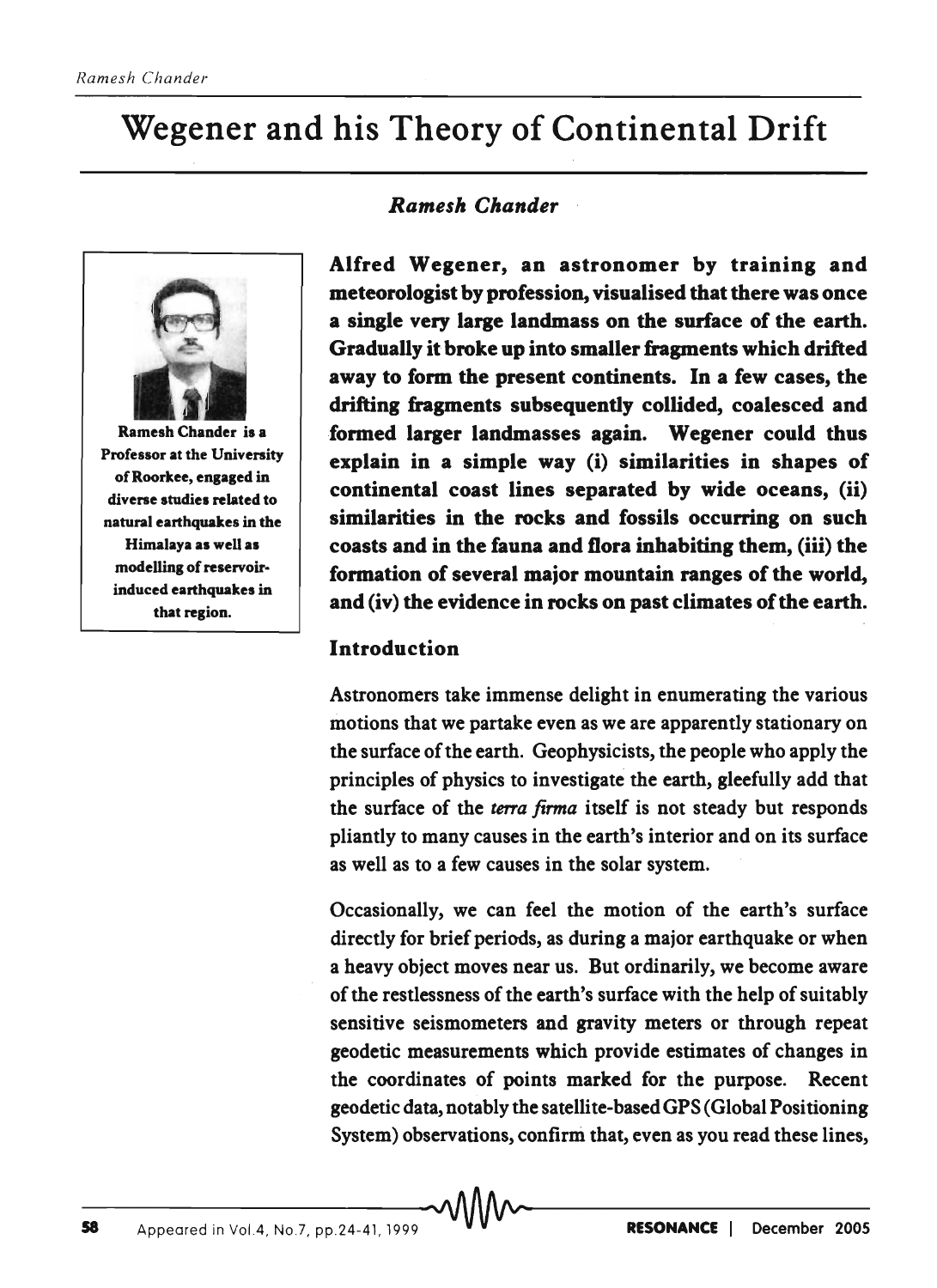

Several types of evidence in rocks on land and on the seafloor and in the animal and plant kingdoms may be explained simply if we assume that the continents, which are now widely separated, may have been together in the past. Thus, it is surmised that all the present continents of the world may have been joined in a single super continent called Pangea *(Figure* 1) circa 200 Ma, where Ma stands for mega annum or million years. Starting from a position in the Southern Hemisphere, the Indian subcontinent may have drifted over a distance of about 5000 km Figure 1. A recent reconto reach its present position north of the equator. Struction of the super

The possibility of continental drift has been suggested off and about 200 Ma. (after Owen, on ever since reasonably accurate maps of continental coasts 1983)

All the present continents of the world may have been joined in a single super continent called Pangea

 $\equiv$ 

continent of Pangea at

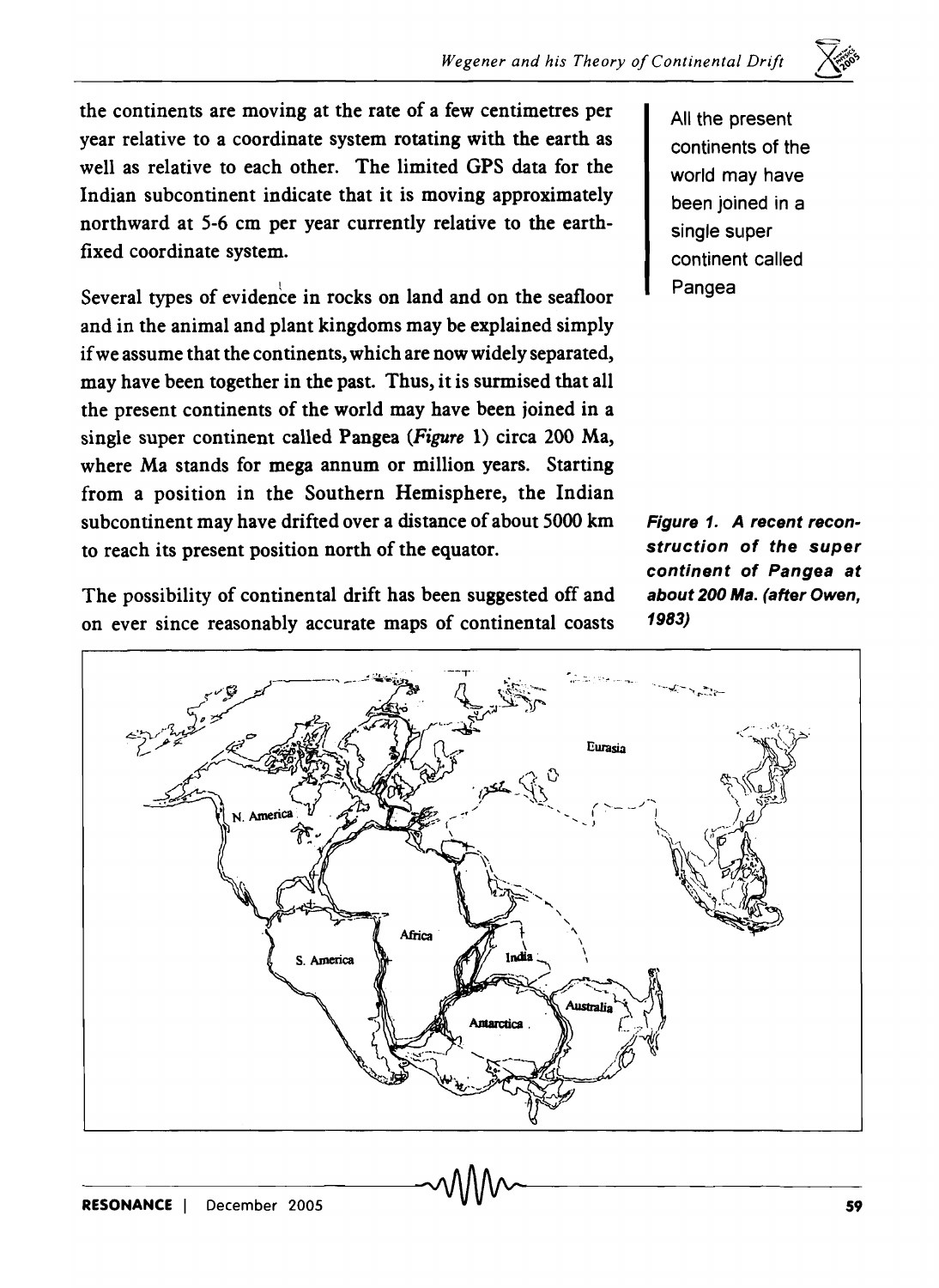In 1910 when Le Grand argued that there was no single ruling paradigm in earth sciences, Wegener first thought about the concept of continental drift.

have been available. But the credit for the theory is given to Alfred Wegener (see inside of back cover) because he first provided a detailed and reasoned exposition of the theory of continental drift. He defended his theory against a chorus of criticism for about two decades and constantly sought evidence to strengthen it. I recall here some ideas and events related to Wegener's theory and its subsequent metamorphoses.

## The Scene in Earth Sciences ca 1910

In 1910 when Le Grand argued that there was no single ruling paradigm in earth sciences, Wegener first thought about the concept of continental drift. At best, there were two main schools among earth scientists. One school professed broad allegiance to ideas of Hutton and Lyell, and the other to those of Werner, Cuvier and Suess. Neither school could provide satisfactory explanations for all the following problems and dilemmas.

Firstly, there was no agreed theory about the origin of the Alps and other mountain ranges of the world. The Alps are mentioned specifically because at the time they were the most extensively studied mountains and, for obvious reasons, of the greatest interest to European geologists.

Secondly, there was the enigma of the remarkable similarities in the shapes of coastlines on opposite sides of many oceans. For example, the mainly convex coastline of Brazil matches the pronouncedly concave trend in the African coast bordering the Gulf of Guinea *(Figure* 2). This congruence stretches on the South American side from Para to Bahia Blanca and on the African side from Liberia to the Cape of Good Hope. It was demonstrated ca 1964 that the match is even better if, instead of the present coastlines, we consider the corresponding, submerged, seaward edges of the two continental shelves.

A third major problem was to explain the many instances of phenomenal similarities in rocks which are located on the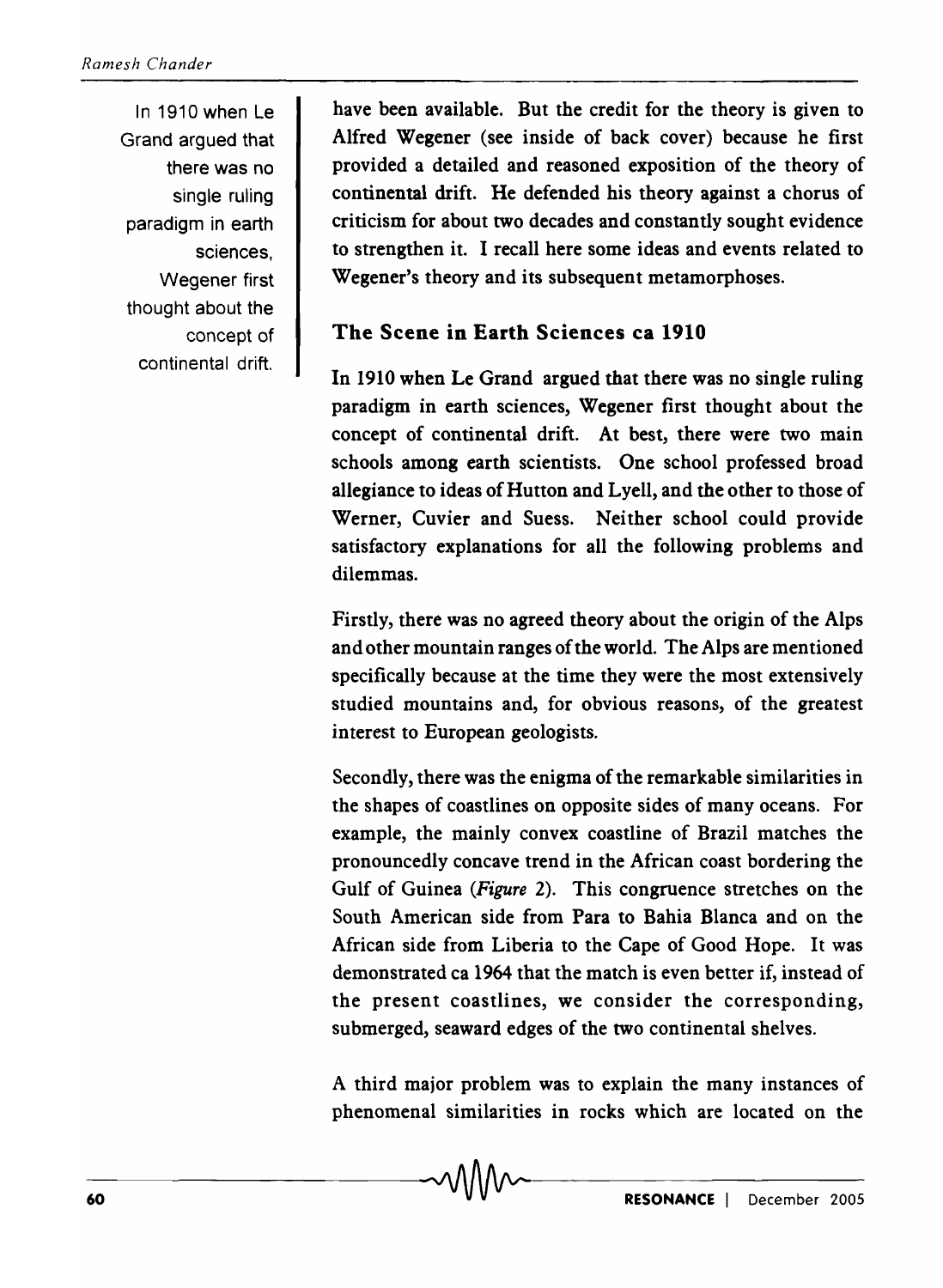

Figure 2. A recent reconstruction showing in detail the pre-drift alignment of South America and Africa. (after Owen, 1983)

opposite shores of oceans and which contain evidence of events over extended intervals of geologic time. For example, studies of rocks from many localities on the eastern coast of South America and western coast of Africa *(Figure* 3) suggest that these regions had remarkably similar histories for the period between 400 and 200 Ma. During this time, in both regions, an extended period of glaciations and deglaciations was followed by a period in which there were massive eruptions of lava.

Fourthly, there was no satisfactory explanation for many similarities evident in fossils and living species of plants and animals on different continents. For example, fossils of *Mesosaurus,* a small reptile living in fresh-to-brackish waters about 280 Ma, are found in Brazil as well as South Africa. Similarly, fossils of *Glossopteris,* an extinct genus of gymnosperms that flourished between 300 and 250 Ma, are found in coal beds of South America, South Africa, Antarctica, Australia and India. Also, the garden snails and earthworms of North America and Europe of today are related. Did these and numerous other such similarities arise because those life forms evolved on parallel lines in widely separated continents or there were connections between landmasses that facilitated migration of fauna and flora?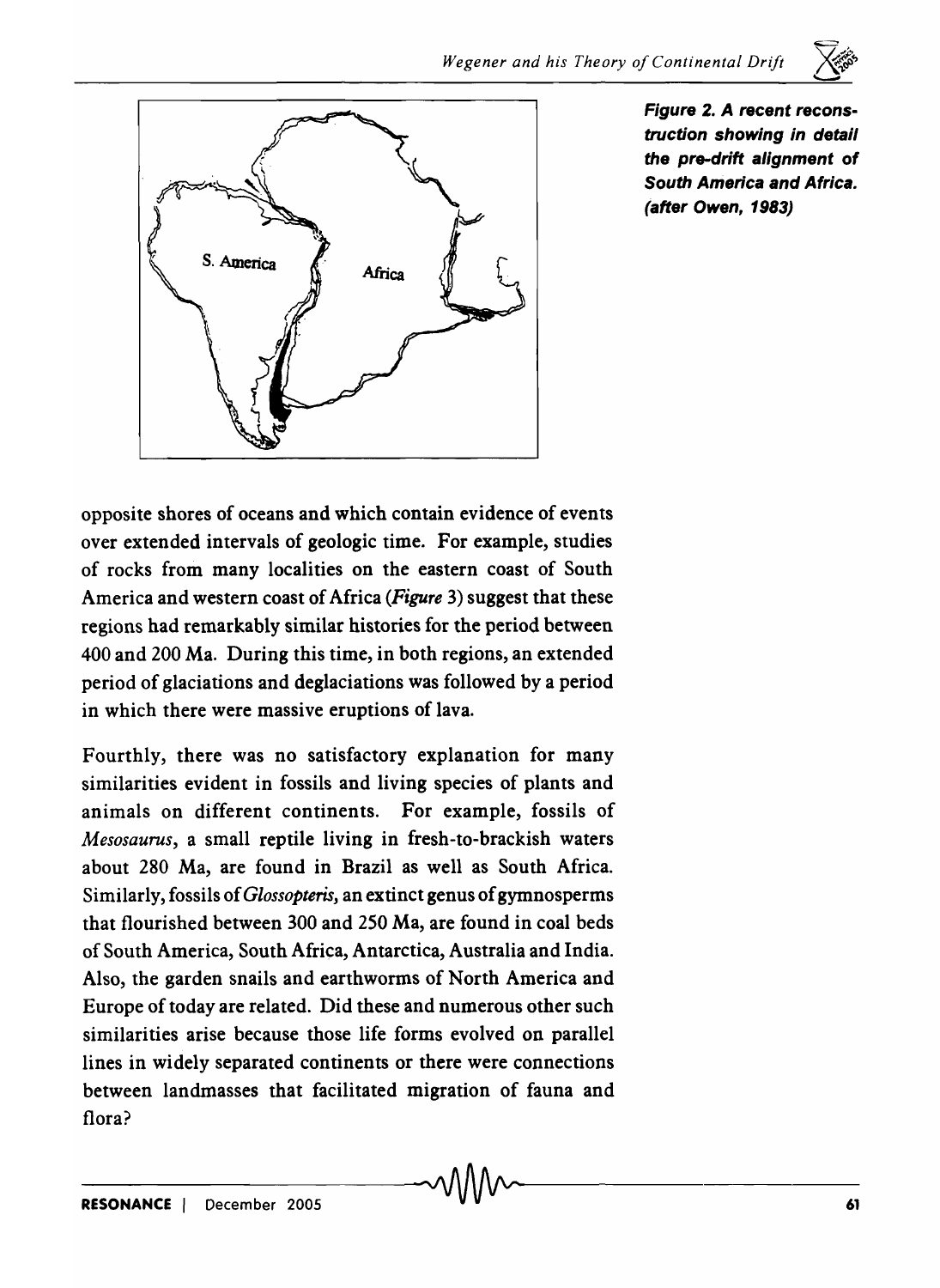Figure 3. A figure showing South America and Africa in proximity. Information about the geology of the eastern and western coasts respectively of the two continents is added. Wegener took this figure from Du Toit and included it in the fourth edition of his book.



Finally, a challenging problem requiring explanation was the evidence in rocks from all parts of the globe suggesting that the climates prevailing at the times of their formation were different from the present climates at the respective sites. For example, there are vast coal deposits in Antarctica that could have originated only if that part of the continent was covered with lush tropical forests around 300 Ma.

#### Wegener's Theory of Continental Drift

Wegener started toying with the concept of continental drift in 1910 when, looking at a new atlas, he was impressed afresh with the remarkable similarity in the coastlines across the South Atlantic Ocean. He thought that the similarity might arise because South America and Africa were parts of the same landmass in the past and had drifted apart subsequently. In late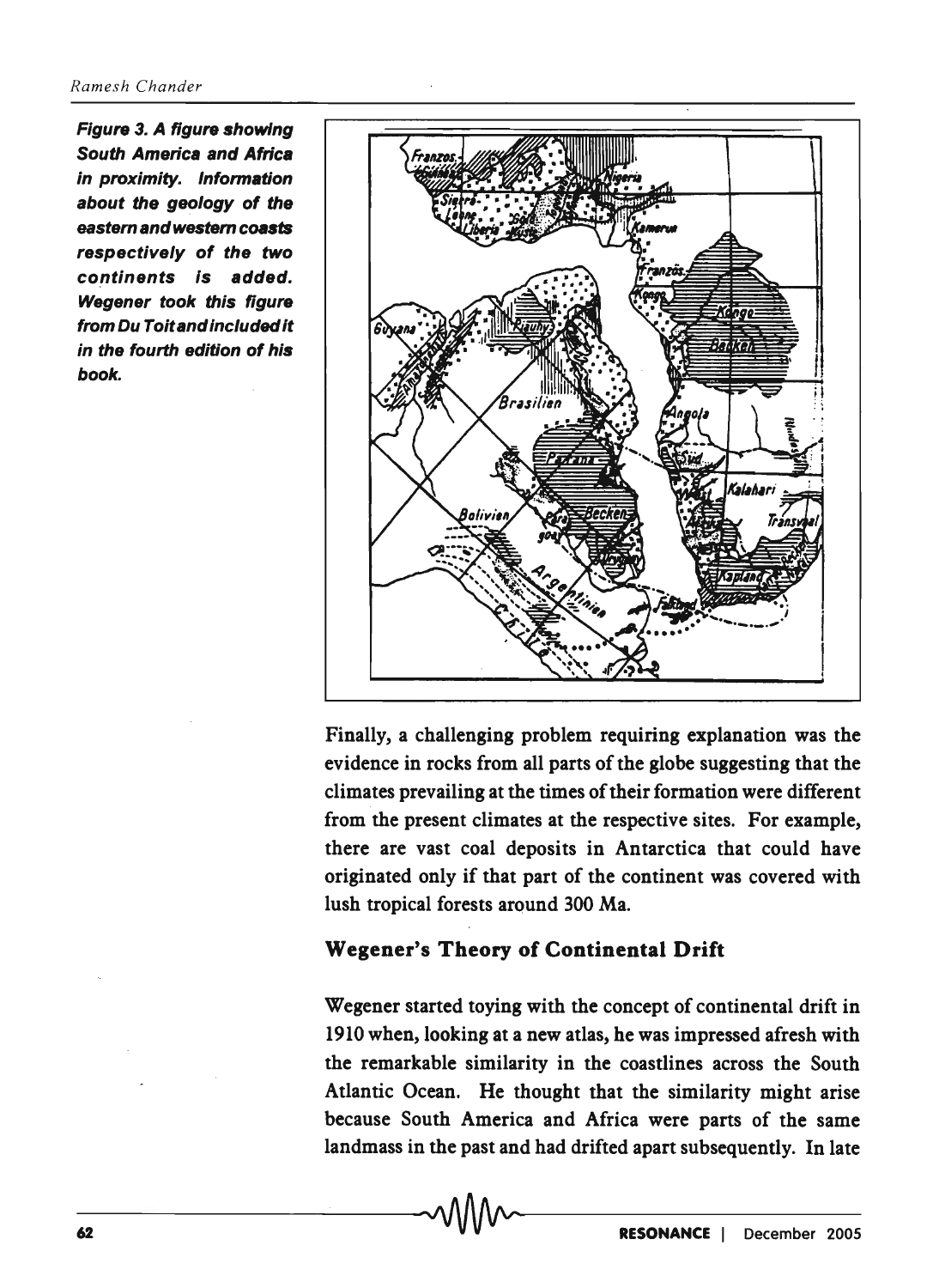

1911, Wegener read about similarities in many fossils from Brazil and West Africa. He saw that these too would be explained if the two continents had been joined together in the past. Wegener collected from the published literature other lines of geological evidence, such as close similarities in rock formations, which tended to confirm contiguity of continents in earlier times. He also noted that the apparent differences between the present and inferred past climates of different lands could be explained by postulating that the continents had shifted northsouth by suitably large distances.

Wegener assumed that the earth consisted of concentric layers in which density increased with depth. Continents, forming the outermost incomplete shell, floated in the material of the second layer in accord with the concept of isostasy. Under the oceans, this layer occurred beneath the sediments. Sometimes the continents drifted apart, as in the case of South America and Africa, and sometimes they collided as in the case of India and Asia. The Rocky Mountains and the Andes were pushed up as the North and South American continents ploughed through the material of the second layer and the Himalaya were pushed up due to the collision of the subcontinent with the main mass of Asia.

Wegener suggested that continents drift in response to two forces. He called the first force the *Pollflucht* or *pole-flight force,*  ascribed its origin to rotation of the earth and suggested that it pushed continents from the poles towards the equator. He thought that the continents drifted east or west in response to the tidal forces of the sun and the moon. Wegener admitted that both were weak forces.

Wegener first presented his theory of continental drift publicly in a lecture on January 6, 1912. He wrote The Origin of Continents *and Oceans* dealing with the theory in 1915. The book was revised in 1920, 1922 and 1929 in response to criticisms of the theory and advances in earth sciences.

Wegener started toying with the concept of continental drift in 1910 when, looking at a new atlas, he was impressed afresh with the remarkable similarity in the coastlines across the South Atlantic Ocean.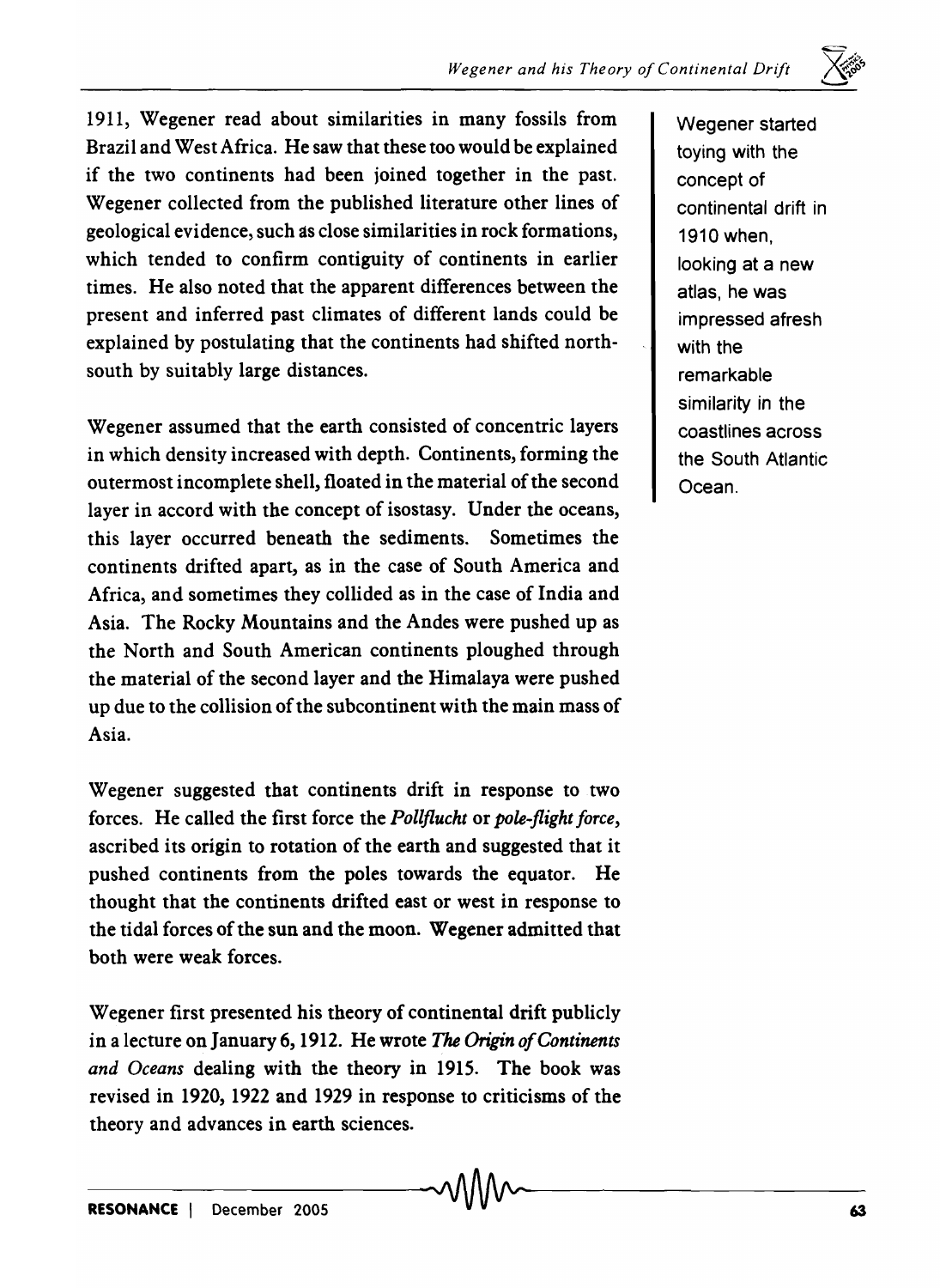Wegener used his concept of continental drift to reconstruct Gondwanaland by omitting the oceans and placing the landmasses right next to each other in the Southern Hemisphere.

#### Wegener's Reconstruction of Paleocontinents

Towards the end of the nineteenth century, many geologists inferred from fossil evidence that a major continent called *Gondwanaland* existed for several hundred million years. It was made up of parts of the present India, Australia, Antarctica, Africa, South America and the intervening oceans. It was suggested that these landmasses became separated when the intervening continental areas sank to form the present Indian and South Atlantic oceans ca 120 Ma.

Wegener used his concept of continental drift to reconstruct Gondwanaland by omitting the oceans and placing the landmasses right next to each other in the Southern Hemisphere. He reconstructed similarly a northern paleocontinent called *Laurasia* and suggested that Gondwanaland and Laurasia too were joined once in a single super continent called *Pangea.* 

Wegener sought to bring precision in his reconstruction of paleocontinents. He not only matched the similar coastlines of continents but also tried to ensure that localities with exposures of similar rocks as well as similar fossil occurrences on the two continents were contiguous to each other after reconstruction *(FigUre* 3). The importance of these exertions may be gauged from the following analogy. Take two identical sheets of paper, one blank and the other with intelligible printed text. Let the sheets be torn to pieces. We may be able to reconstruct the two sheets by putting the respective pieces together carefully. However, our faith in the reconstruction of the printed sheet will be greater if the reassembled text makes sense again. The reconstruction of a paleocontinent carries conviction if the geology and geophysics of the reunited lands make sense. See *Box* 1 on Wegener's views about the position of India in such reconstructions.

#### The Response from Earth Scientists

The immediate response of earth scientists to Wegener's theory was not favourable. One possible explanation could be that it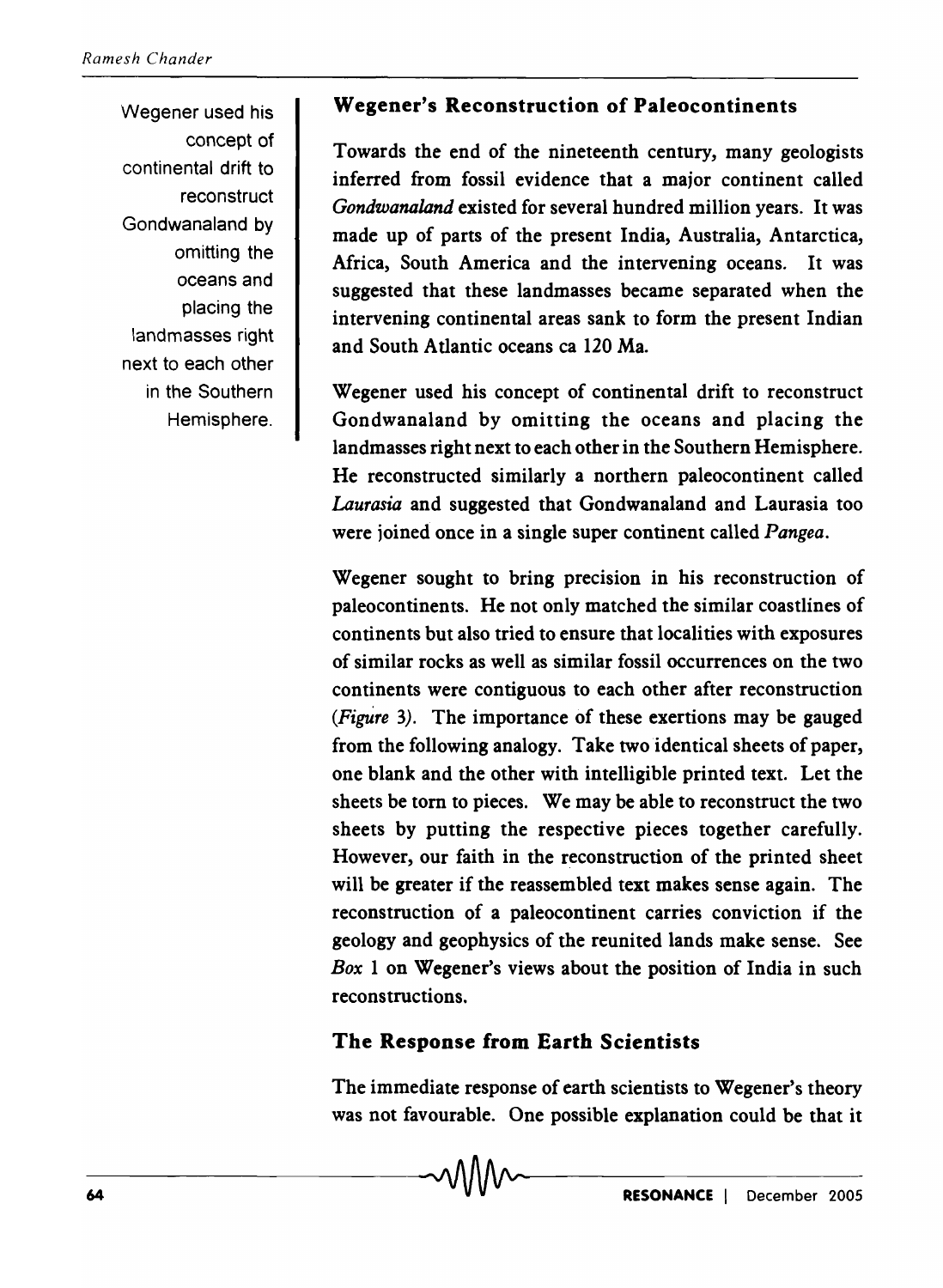

#### Box 1. The Drift of the Indian Subcontinent

Wegener's Reconstruction: Wegener, in his reconstruction of the Gondwanaland, placed the Indian subcontinent between Madagascar and Australia on the following basis. All three have regions of high, undulating, plateau country composed of gneissic rocks. The east coast of Madagascar and the west coast of Indian peninsula are remarkably straight, and basaltic lava flows occur near the north ends of the linear coastal segments. Similarly, the eastern coast of the Indian peninsula and the western coast of Australia have matching shapes. Narrow, low-lying belts of comparable sedimentary rocks occur along these two coasts. There are similar coal deposits in the Godavari and Irwin river valleys. Also, there are similarities among fauna of India, Australia and Madagascar. Finally, all the southern continents and the Indian peninsula experienced cold climate and were glaciated during 250-300 Ma. However, apart from India, none of the northern continents was glaciated in this period.

Recent computer based reconstructions of Gondwanaland place Antarctica instead of Australia along India's eastern margin *(Figure* .)

Evidence from the Magnetic Field in the Indian Ocean: Ship borne magnetometers have been used to obtain a detailed picture of the earth's magnetic field in ocean covered areas. The data, when interpreted in light of the seafloor spreading hypothesis and the phenomenon of thermo remanant magnetisation (TRM), can help in reconstructing a detailed chronology of events for the break up of a paleocontinent into two fragments, the gradual drift of the fragments away from each other and concomitant opening of an intervening ocean basin as well as any subsequent changes in the speed of their drift.

Thus, such observations of the Indian ocean reveal that the eastern part of Gondwanaland, comprising Madagascar, India, Antarctica and Australia, separated from the western part consisting of Africa and South America at about 200 Ma. India separated from Antarctica and Australia ca 127 Ma. Australia also started moving north at 45-50 Ma. India collided with Eurasia at about 35 Ma. Subsequent interactions of Eurasia and India led to the rise of the Himalaya.

GPS Results: Today, satellite-based GPS observations indicate that India is moving northward at 55- 60 mm per year relative to an earth fixed coordinate system but only at 35-40 mm per year relative to a point, e.g., Kathmandu, in the Himalaya. Many earth scientists suggest that the difference in the two rates arises because India is slipping under the Himalaya at about 20 mm per year. This is consistent with seismological data from the Himalaya, gravity data from the Himalaya and Tibet, as well as the results of PROJECT INDEPTH; a controlled-source seismic study of the deep crust carried out ca 1992 in Tibet and the Nepal Himalaya. It is also consistent with available results on balanced geological cross-sections of the Himalaya.

However, the GPS evidence notwithstanding, the idea of the drift of the Indian subcontinent is still not acceptable to all earth scientists.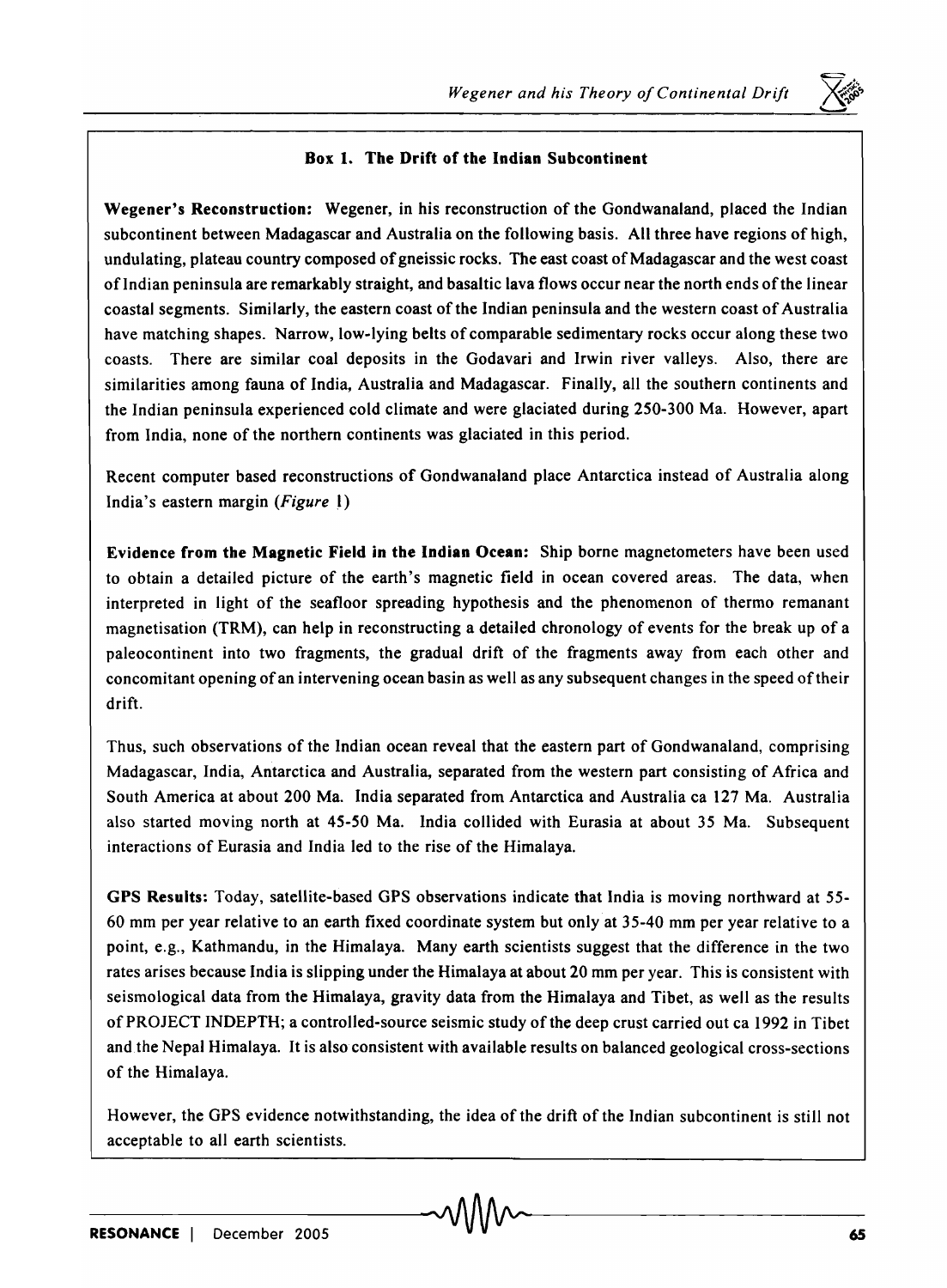Wegener's theory was not favourable. One possible explanation could be that it challenged the then prevalent notion of fixed continents.

challenged the then prevalent notion of fixed continents. It is appealing.to compare these events in the history of earth sciences to the events that unfolded following the publication of the Copernican theory of the solar system. One geologist wrote in 1928 that, "if we are to believe in Wegener's hypothesis we must forget everything which has been learnt (in geology) in the past 70 years and start all over again". Opponents of Wegener's theory stressed that the forces suggested for continental drift were inadequate. They also sought scars that ought to exist if the drifting continents plough through the ocean floor. There were numerous other objections on details. Researchers from different subdisciplines of geology noted limitations and contradictions in specific data cited by Wegener in support of his theory. For example, the discovery of *Glossopteris* fossils in many parts of Asia outside India means that they may not be exclusive to the postulated southern continent of Gondwanaland as suggested by supporters of continental drift. It was pointed out that while Wegener's reconstructions of paleocontinents can explain many similarities in rocks and fossil occurrences on now dispersed continents, they lead in other cases to incongruous juxtapositions of geological features. A few rejected the theory merely because they held that Wegener, not being a geologist by training) was unaware of the nuances of geological fieldwork and was meddling in topics outside his areas of competence.

#### Wegener's Response

Convinced of its strength and tolerant about the limitations of his theory, Wegener sought to silence his critics by securing evidence that continental drift is occurring even today as it had occurred in the past. He focused on determining whether Greenland is presently stationary or has a westward motion away from Europe. One way to check this is by examining successive longitude observations in Greenland and nearby islands. Wegener found that longitude measurements on Sabine Island near Greenland between 1823 and 1907 indicated apparent cumulative westward shift of 950 m at an average rate of about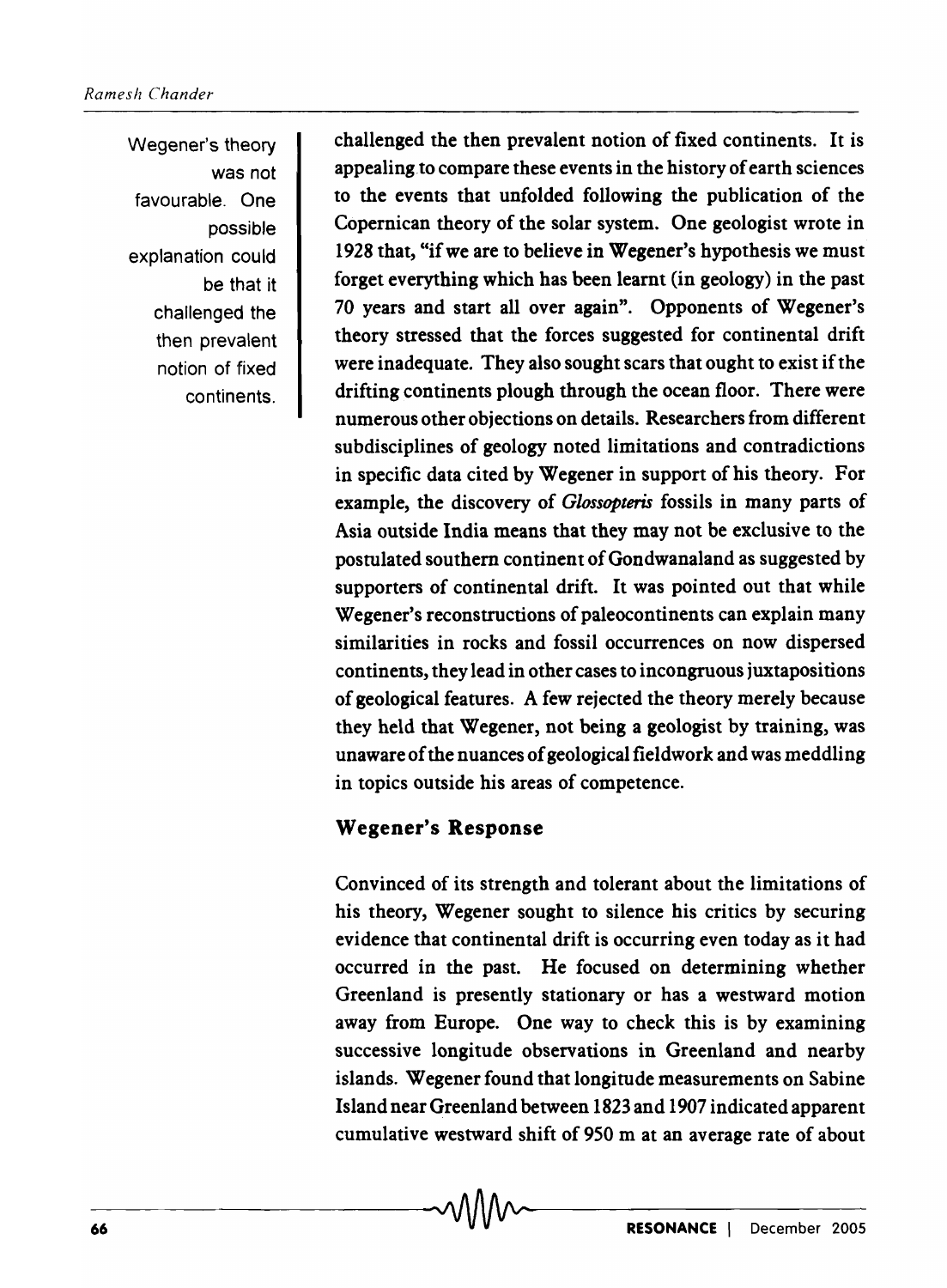$\leftrightarrow$  .

11m per year. He admitted that the measurements were inexact and may not have been made at exactly the same spot.

Wegener recalled in the 1929 edition of his book that longitude measurements using radio transmissions of precise time yielded in 1922 a value of 3 h 24 m 22.5  $\pm$  0.1 s west of Greenwich for Kornok, Greenland. This value may be converted to the more familiar degrees of longitude using the well-known factor of 4 minutes of time difference per arc degree oflongitude difference. The observations were repeated in 1927 at the same spot using an even better technique and yielded a value of 3 h 24 m 23.405  $\pm$  0.008 s west of Greenwich. The cumulative increase of 0.9 s in west longitude was nine times the mean error of observation. It implied westward drift of Greenland at 36 m per year. Wegener saw in this a vindication of his theory. He wrote, "... *Interest is now transferred from the question of the basic soundness of the theory to that of the correctness or elaboration of its individual assertions."* 

The rates of the order of ten metres per year and more estimated by Wegener are two orders higher than the current estimates.

## Continental Drift Idea Through the 1930s and 1940s

Earth science community at large was not moved by Wegener's longitude data. During the 1930s and 1940s only a handful of enthusiasts kept faith in the idea of continental drift, and most of them had worked in the Southern Hemisphere. Alex du Toit was the foremost geologist among this group. Keeping in mind the criticism of Wegener's geological evidence for drift, he identified 17 tests on exposed rocks to establish pre-drift contiguity among the now separated landmasses. Arthur Holmes was among the few geologists from the northern hemisphere to champion this idea in that period. One of his major contributions was to suggest that continental drift could be driven by convection in the earth's mantle.

## Paleomagnetic Studies

During the late 1940s and 1950s, study of the weak magnetisation

Earth science community at large was not moved by Wegener's longitude data.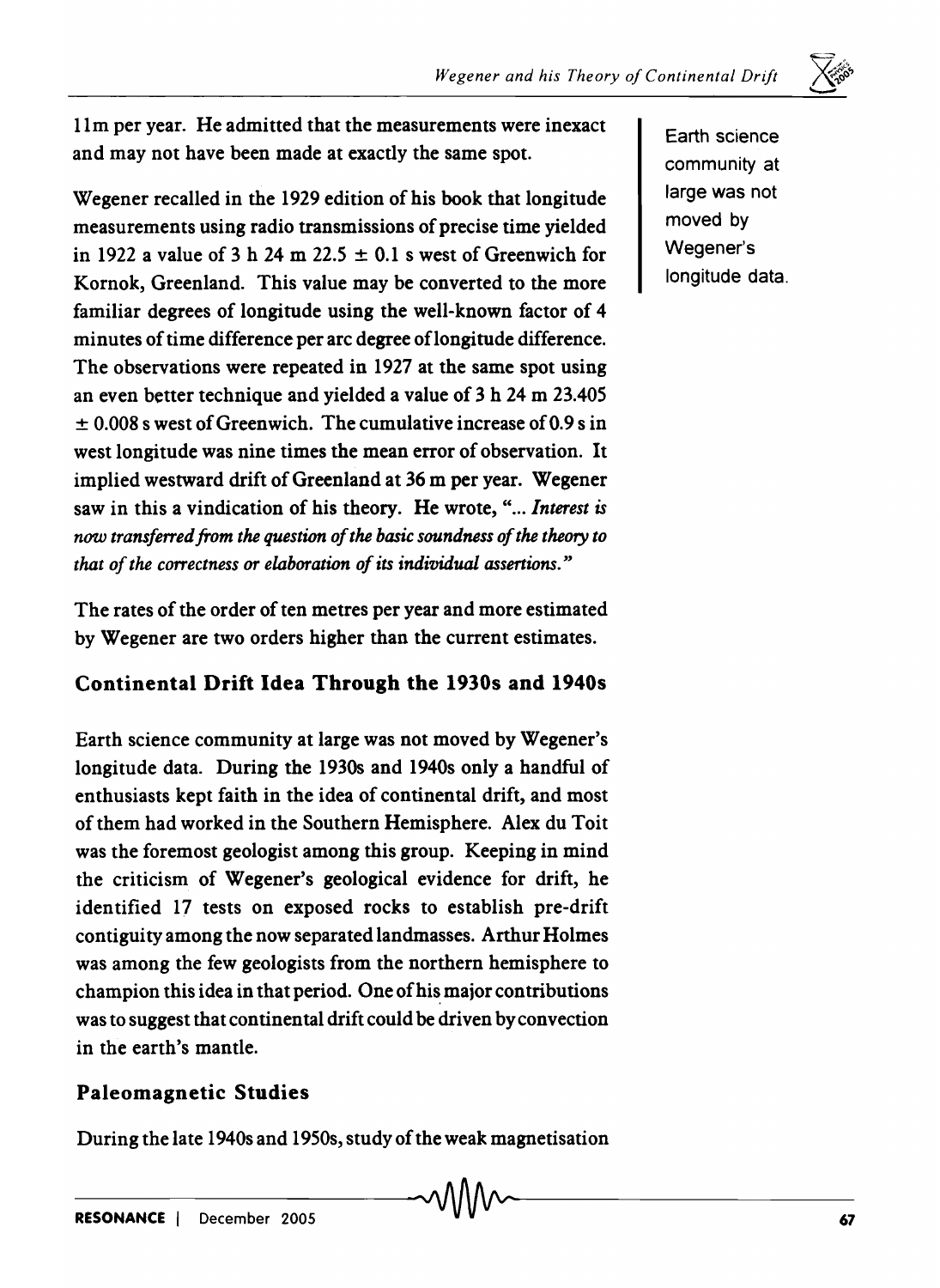One of Holme's major contributions was to suggest that continental drift could be driven by convection in the earth's mantle.

exhibited by most rocks developed from an interesting scientific diversion into a rigorous subdiscipline of geophysics with far reaching geological implications. Paleomagnetic studies or the studies of earth's magnetic field in the past based on magnetic measurements on rocks and ocean sediments, are an important component of this subdiscipline.

Briefly, the vast majority of the minerals making up the rocks of the earth's crust show paramagnetic or diamagnetic behaviour and can be magnetised only weakly. The most important exception is magnetite  $(Fe<sub>3</sub>O<sub>4</sub>)$  which shows ferrimagnetic, a variant of ferromagnetic, behaviour and can be magnetised strongly. It retains the magnetisation even when the external inducing magnetic field has disappeared. The ferrimagnetic behaviour of magnetite grains changes to paramagnetic behaviour when they are heated to a characteristic temperature of 580°C called the Curie point of magnetite. Most rocks are weak magnets because they contain magnetite grains in small percentages and the grains are well dispersed.

Igneous rocks acquire thermo-remnant magnetisation (TRM) in the prevailing direction of the earth's magnetic field when, during their cooling from the molten state, the temperature falls below 580°C. Sedimentary rocks acquire depositional remnant magnetisation (DRM) because the magnetite grains in sediments align in the direction of the earth's magnetic field prevailing at the time of their deposition under water. Finally metamorphic rocks too acquire TRM consistent with the earth's magnetic field at the time when they last cooled below 580°C.

Through suitable measurements on rock samples, we can infer the directions of the earth's magnetic field at the sampling sites at the times the rocks acquired their respective remnant magnetisations. As a result of the experimental procedures in use, such estimates of directions are 10000 year averages. It has been surmised from Gilbert's time in the 17th century that the magnetic field of the earth is essentially dipolar and at present the axis of the geomagnetic dipole is inclined at about 11° with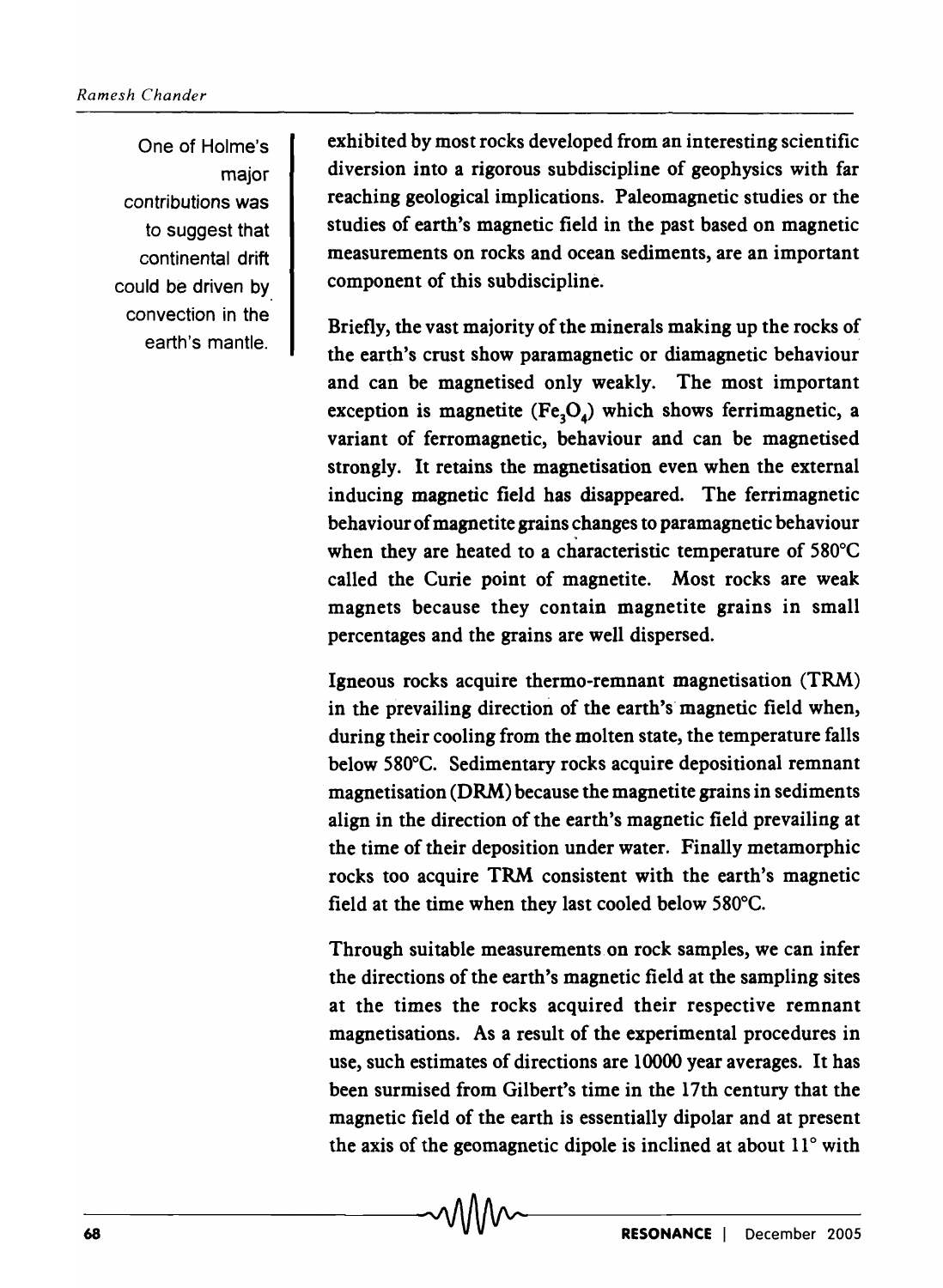

the axis of earth's rotation. Also this field is subject to secular variation with time. It has been inferred from measurements and is now a basic tenet of paleomagnetic studies that, averaged on the time scale of 10000 years, the axis of the geomagnetic dipole coincides with the axis of rotation. This is the so-called *axial dipole hypothesis.* It helps us to estimate the latitude (f) of the sampling site at the time the rocks in question acquired their remnant magnetisation. The formula is

$$
\tan f = (\tan D)/2,
$$

where  $D$  is the measured paleomagnetic angle of dip at the site. The importance of paleomagnetic measurements on rock samples increases many fold when absolute ages of the samples are also determined using techniques based on radioactivity. If rocks of different geologic ages collected from a single geographic location on a continent yield different estimates of ancient latitude then we may conclude that the position of the continent relative to the earth's axis of rotation has changed with time. Concerted efforts have been made to interpret such measurements on rocks from different sites of different continents. It turns out that the theory of continental drift provides a simple and consistent explanation for these paleomagnetic results also.

Thus by the early 1960s, thanks to paleomagnetic studies, the outlook for the idea of continental drift was better than it had ever been.

### The Moving Seafloor

The discussion so far has revolved around the evidence obtained from continental areas. Exploration of the seafloor had been in progress at a slow but gradually accelerating pace during the nineteenth century and the first four decades of this century. There was a rapid increase in geological and geophysical exploration of the seafloor after the Second World War. Hess suggested in 1958 that seafloor too may be in motion and, in fact, it may be carrying the continents with it. He gave his idea the sobriquet of *geopoetry* partly to muffle criticism from the hordes It turns out that the theory of continental drift provides a simple and consistent explanation for these paleomagnetic results.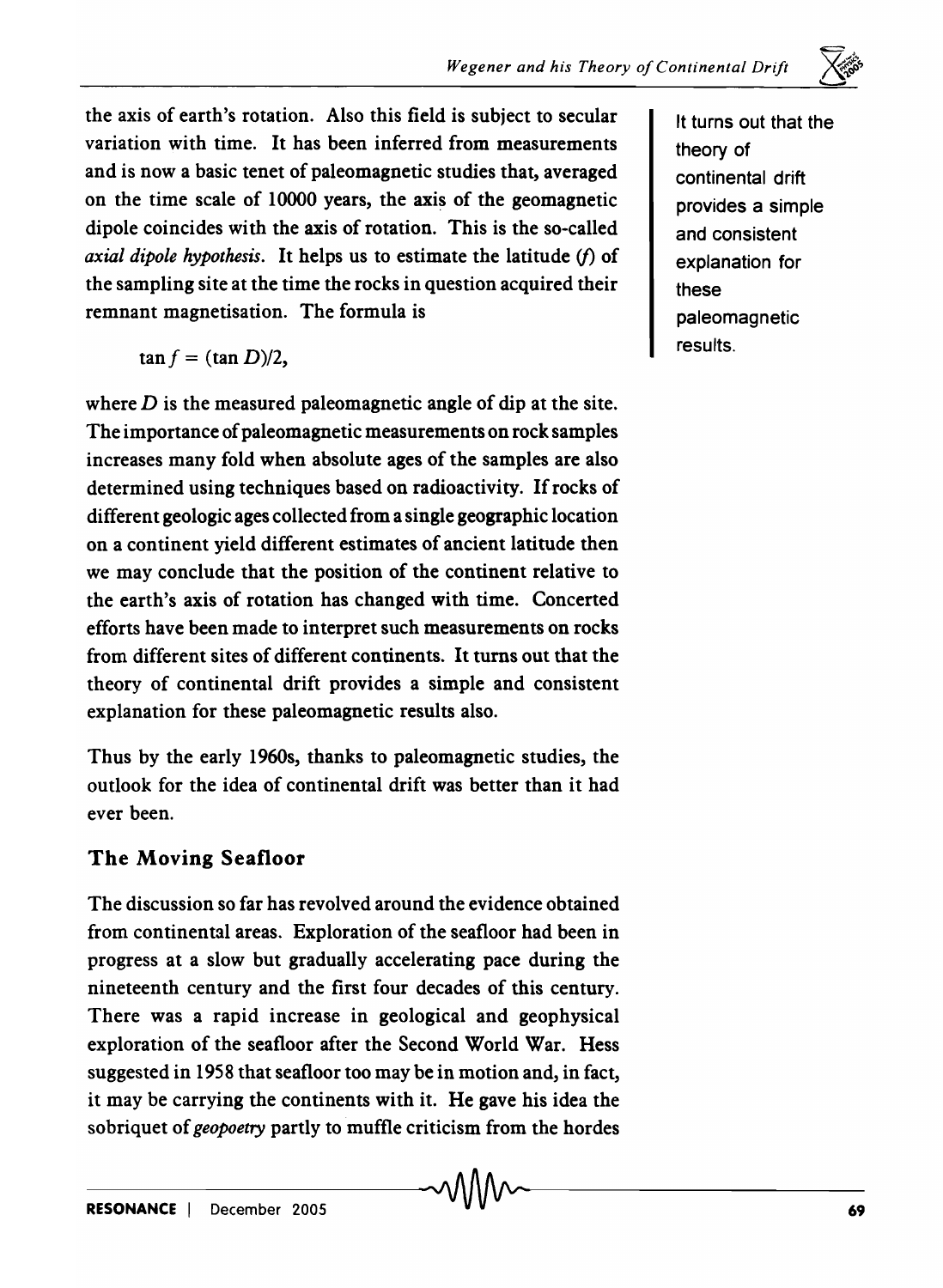Hess suggested in 1958 that seafloor too may be in motion and, in fact, it may be carrying the continents with it.

opposing the theory of continental drift. Hess's idea explained neatly why the drifting continents did not leave any scars on the seafloor. It also shifted the spotlight from the mechanism of continental drift that had bothered Wegener greatly. In time, Hess's geopoetry became known as the seafloor spreading hypothesis.

## Plate Tectonics Version of Continental Drift

The concept of continental drift and the seafloor spreading hypothesis were incorporated in the theory of plate tectonics proposed in 1968. It is assumed in this theory on rheological considerations that, down to a depth of about 700 km, the earth may be divided into a lithosphere and an asthenosphere. The lithosphere comprising the earth's crust and upper mantle has variable thickness of up to about 200 km. The material of the lithosphere can support and transmit non-hydrostatic stresses of a few hundred MPa, or a few thousand atmospheres, for long periods of time. On the other hand, the material of the asthenosphere exhibits creep and viscous flow when subjected to non-hydrostatic stresses on the time scale of 1000 to 10000 years and longer. Thus convection currents can occur in the asthenosphere on such time scales.

The lithosphere is divided into a number of large and small plates. Their boundaries have been demarcated by considering the geographic distribution of earthquake epicentres and hypocentres. Most lithospheric plates span continental areas as well as portions of the seafloor. The plates are in relative motion constantly due to convection currents in the asthenosphere. Plates diverge from each other above the rising limbs of adjacent convection cells and converge towards each other over their descending limbs. They slide past each other horizontally along transform faults.

According to the theory of plate tectonics, the continents drift because the lithospheric plates of which they are parts are moving. The inferred speeds of different lithospheric plates,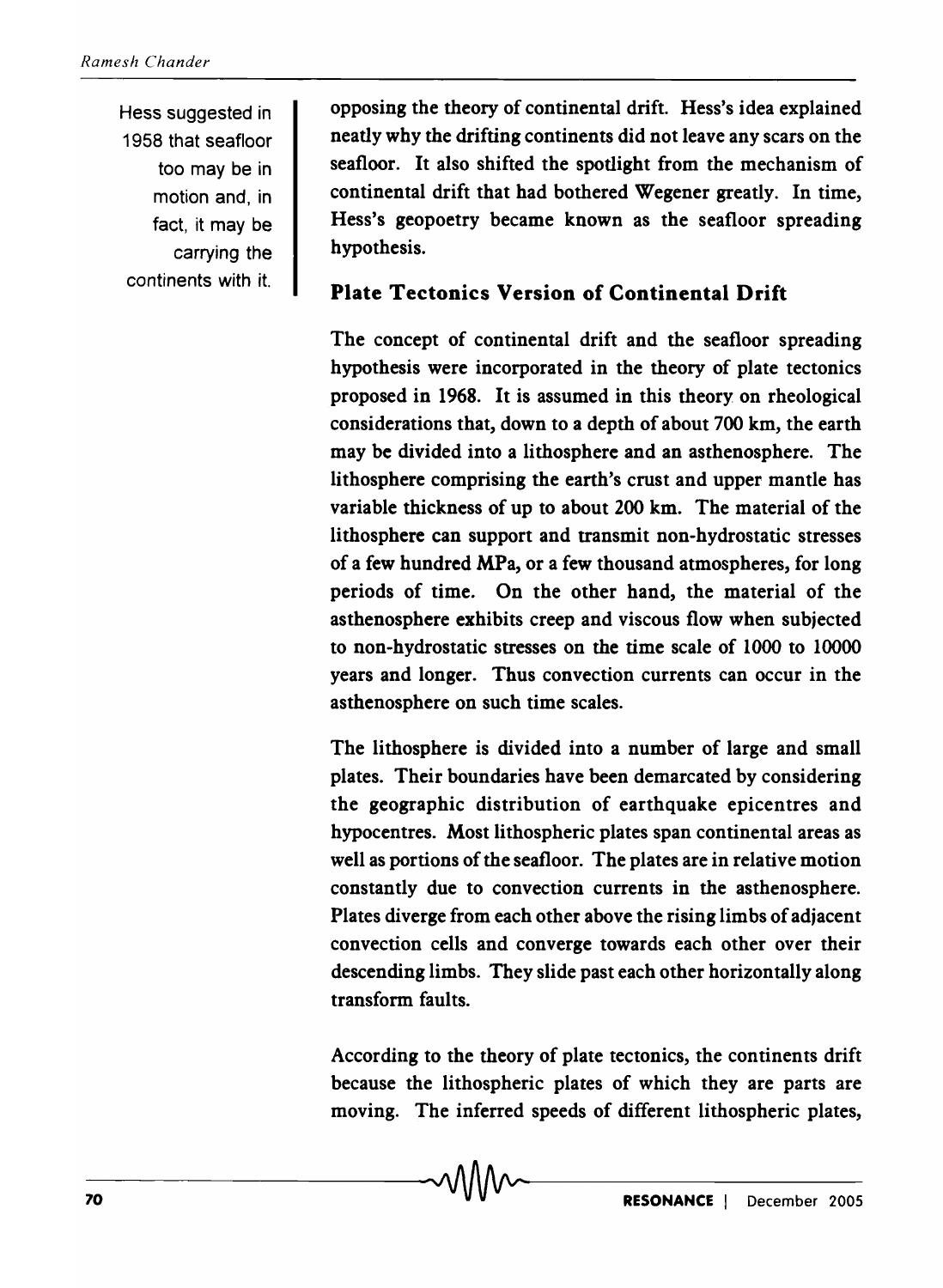

and thus also of the continents 'drifting' with them, are in the range of 2 to 15 cm per year. See *Box* I for plate tectonics based chronology for the drift of the Indian subcontinent.

## Antiquity of Continental Drift

Wegener visualised that there was only one phase of continental drift. It began with the break up of Pangea and is still continuing. Tell tale signs in rocks have been deciphered, within the plate tectonics framework, to conclude that continents have been coming together and then fragmenting and drifting apart for billions of years. Only, as we move back in time, it gets more and more difficult to be specific about these continental motions.

## Philosophical Implications

In an erudite but extremely readable monograph entitled *Drifting continents and shifting theories,* Le Grand suggests that a thorough historical analysis of the idea of continental drift can provide valuable insights into the practice of science generally. He finds that the events leading up to the plate tectonics revolution of 1968, including the above developments related to continental drift, do not conform to Kuhn's definition of a 'scientific revolution' as a convulsive replacement of one world-view with another. This is because, in his opinion, until that time, there never was a single overriding world-view in geology. Le Grand feels rather that these events and developments conform more closely to Laudan's view that a 'scientific revolution' occurs when a new research programme is formed which has a high initial rate of progress such that scientists subscribing to competing research programmes can no longer ignore it.

#### The Plate Tectonics Bandwagon

Some support for Laudan's view comes from the fact that the number of earth scientists subscribing to the theories of plate tectonics and continental drift indeed increased dramatically after 1968. The converts were vociferous about the virtues of their new faith. This prompted Scharnberger and Kern to write According to the theory of plate tectonics, the continents drift because the lithospheric plates of which they are parts are mOVing.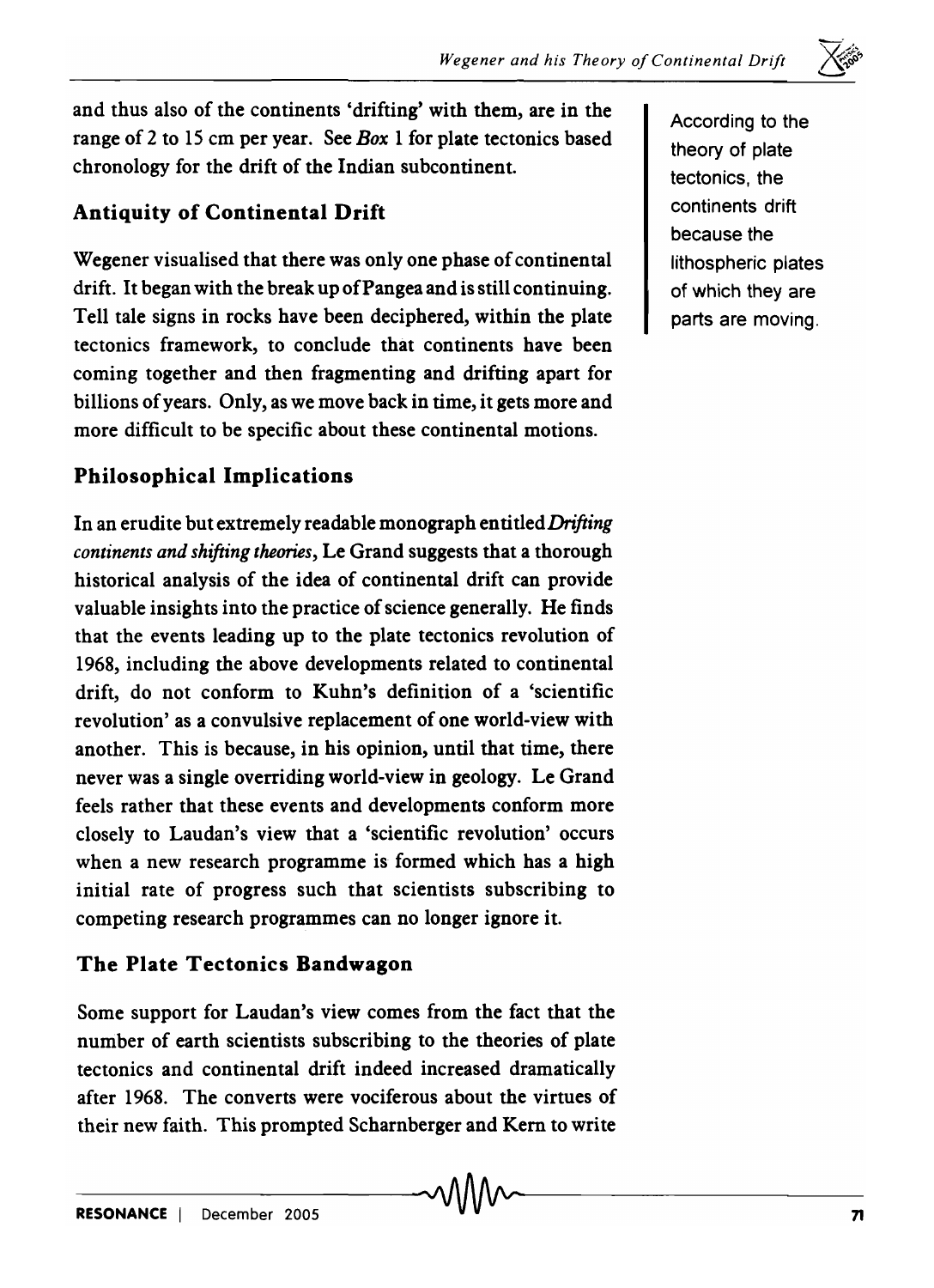" .... And I believe in Continental Drift...: which proceedth from Plate Tectonics and Sea-Floor Spreading; which with Plate Tectonics and Sea-Floor Spreading together is worshipped and glorified; which was spake of by Wegener... (sic)" The Geotectonics **Creed** 

'The Geotectonics Creed' in 1972. The first tenet of this creed begins with *"I believe in Plate Tectonics Almighty, Unifier of the Earth Sciences, and explanation of all things geological and geophysical*  ; ... ". The tenet relevant'to continental drift reads in parts as follows. ".... *And I believe in Continental Drift...; which proceedth from Plate Tectonics and Sea-Floor Spreading; which with Plate Tectonics and Sea-Floor Spreading together is worshipped and glorified;*  which was spake of by *Wegener...*(sic)".

# The Holdouts' Case Against Plate Tectonics and Continental Drift

But in the early 1970s, there were some prominent earth scientists, such as Beloussov in Russia, and their spokesmen, such as the two Meyerhoffs in USA, who rejected the very possibility of plate tectonics and continental drift. Storetvedt's 1997 book, reviewed in *Current Science* recently, is in the same vein.

Briefly, the holdouts not only retain the earlier criticism of Wegener's theory but, with time, have acquired new ammunition also. Thus, some quantitative analyses since the 1940s suggest that the similarities in fossil and living species on the drifted continents are not statistically significant. The dissenters have identified geological features on continents and the seafloor, which suggest to them that continents could not possibly have moved. Recent detailed geological maps of individual countries and whole continents, detailed physiographic maps of the seafloor and images of the earth taken from satellites provide fertile ground for collecting such details.

Paleomagnetic measurements rejuvenated the concept of continental drift. But some earth scientists have persistently expressed reservations about magnetic measurements on rocks. For example, Jeffreys was instructed in the physics laboratory ca 1909 to handle a bar magnet with care lest it lost its magnetisation. Thus how could he accept results from magnetic measurements on samples that had to be hammered and battered before they could be plucked from their sites in rock exposures and taken to the laboratory?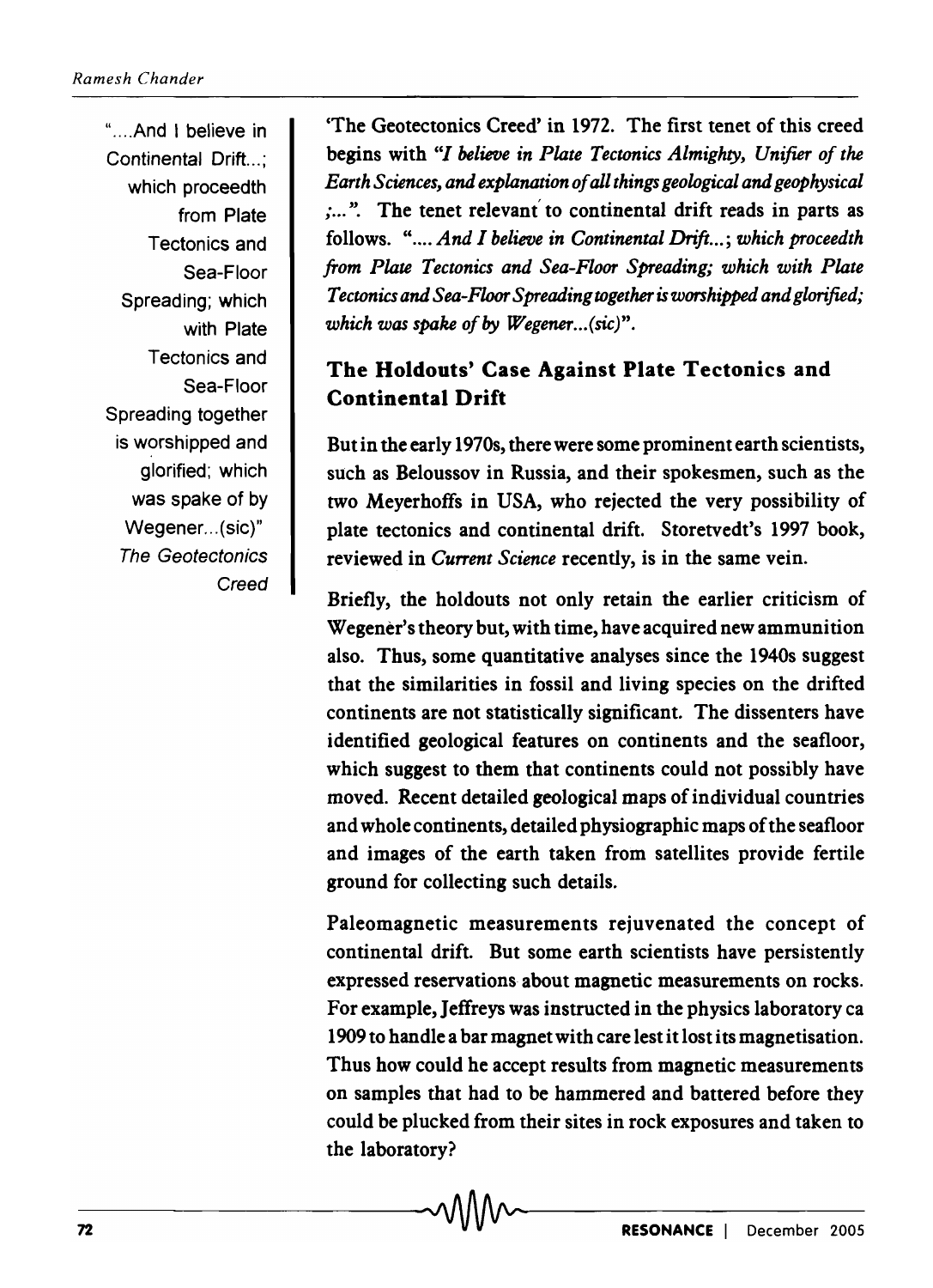Ship-borne measurements of the geomagnetic field in oceanic areas, when interpreted in light of the seafloor spreading hypothesis, help us to reconstruct virtually a running log of how two continents may have drifted apart (see *Box* 1). The critics, notably the Meyerhoffs, have reservations on these results also.

# Do Continents Drift or Don't They?

Confounded by his critics on the evidence for drift in the geological past, Wegener turned to geodetic data in the form of longitude measurements around Greenland to establish that continents may be drifting today. Since then, phenomenal advances have occurred in geodetic measuring techniques. Many geodetic methods today utilise the technologies of space. They include very long base line interferometry with radio waves from distant quasars, laser ranging and the GPS. All yield highly precise and repeatable measurements. GPS measurements are with reference to a global coordinate system rotating with the earth. They leave little room to doubt that continents and the seafloor are astir in response to plate tectonic forces. Not only are the continents moving horizontally relative to the earth's rotational axis but also relative to each other. The continents are also deforming with themselves. This helps to explain intracontinental earthquakes; such as at Latur and Jabalpur, in plate tectonic terms. The evidence should get better in the next few years as the geodetic technologies improve and the errors of observation dwindle in comparison with the signals represented by annual rates of continental displacements relative to the earth's fixed coordinate system.

These present day geodetic observations by themselves are no proof that continental drift and seafloor spreading occurred in the past. The best course is to interpret the evidence in rocks objectively. But both, those who suggest continental drift and those who reject it, accuse each other of being selective in citing evidence, which suits their respective purposes.

It is not outside the realm of possibility, but still it would be surprising, if continental drift did not occur in the past and has

Ship-borne measurements of the geomagnetic field in oceanic areas, when interpreted in light of the seafloor spreading hypothesis, help us to reconstruct virtually a running log of how two continents may have drifted apart

### GPS

measurements leave little room to doubt that continents and the seafloor are astir in response to plate tectonic forces.

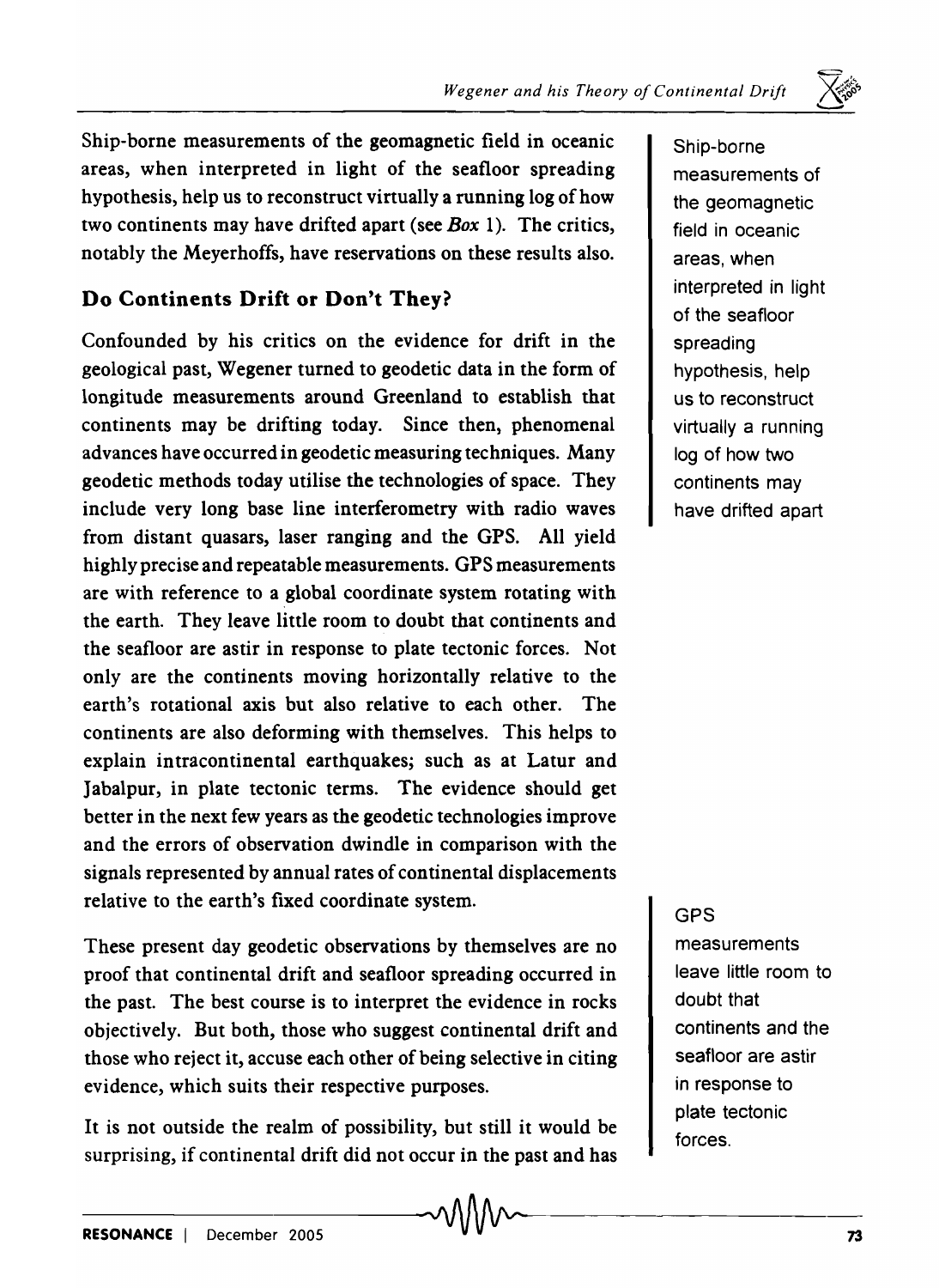started in our own times. In fact, we may use the inductive principle of uniformitarianism to assert that continents drifted in the past just as they do today. Those who abhor that principle may still permit that continental drift may have proceeded at different rates in the past but proceed it did.

Finally, the relativistic paradigm of physics precludes absolute rest anywhere in the Universe. Thus, may we insist on an absolute fixity of continents on the earth?

According to Le Grand, the theory of continental drift was the first attempt at a truly global theory in earth sciences. The theory of plate tectonics, based on a vastly enlarged data set, represents the actual culmination of that initial effort. We may hope that future advances based on an even broader database will meet the objections of those who still oppose the concept of continental drift. See *Box* 2 also.

## Conclusion

In retrospect, it was an important day in 1912 when Wegener proposed his theory. Le Grand views the subsequent developments related to the idea of continental drift as the stuff of myth and legend. In one inspired paragraph, he equates continental drift with Cinderella, and its critics with her vain stepsisters. He compares the, geophysicists of the 1950s and early 1960s with Cinderella's Fairy Godmother who waved the Magnetic Wand (sic). Cinderella went to the Ball and married the Prince represented by the seafloor spreading hypothesis and the plate tectonics theory.

According to Le Grand, the theory of continental drift was the first attempt at a truly global theory in earth sciences.

The history of science is replete with instances where ideas popular in one period were discarded subsequently. Thus I cannot end in the normal style of fairy tales by saying, "The idea of continental drift lived happily ever after". Changes may be anticipated. How and when, I can't say. But, as of now, GPS results provide a reasonable basis to infer that continents drift and all other earth sciences observations may be reconciled in light of this fact.